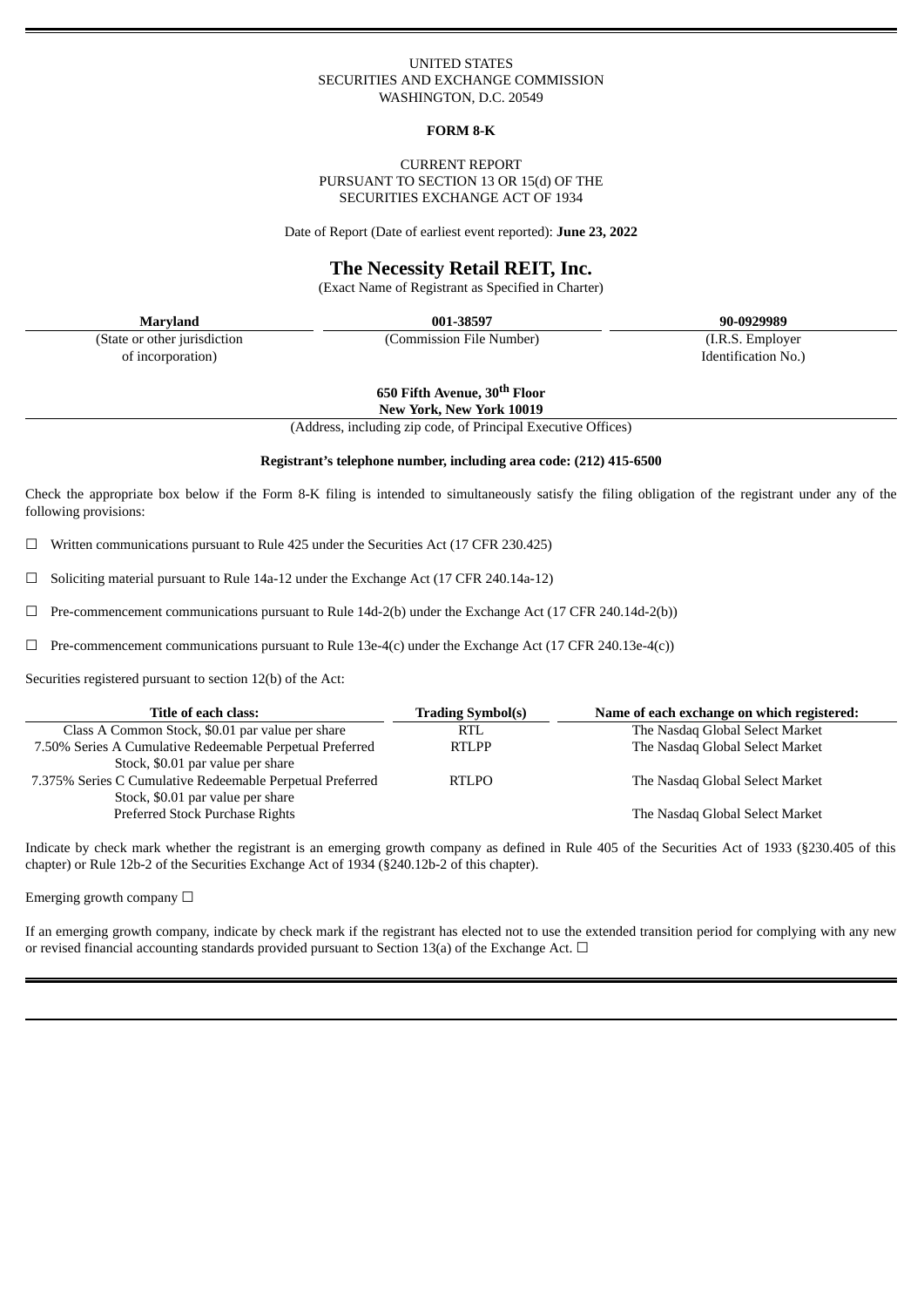## **Item 7.01. Regulation FD Disclosure.**

## *Preferred Stock Dividends*

On June 23, 2022, The Necessity Retail REIT, Inc. (the "Company") issued a press release announcing the declaration of a dividend of \$0.46875 per share payable on July 15, 2022 to holders of record of shares of the Company's 7.50% Series A Cumulative Redeemable Perpetual Preferred Stock at the close of business on July 5, 2022.

In addition, the Company announced the declaration of a dividend of \$0.4609375 per share payable on July 15, 2022 to holders of record of shares of the Company's 7.375% Series C Cumulative Redeemable Perpetual Preferred Stock at the close of business on July 5, 2022.

A copy of the press release is attached as Exhibit 99.1 to this Current Report on Form 8-K. Such press release shall not be deemed "filed" for any purpose, including for the purposes of Section 18 of the Securities Exchange Act of 1934, as amended (the "Exchange Act"), or otherwise subject to the liabilities of that Section. The information in Item 7.01, including Exhibit 99.1, shall not be deemed incorporated by reference into any filing under the Exchange Act or the Securities Act of 1933, as amended, regardless of any general incorporation language in such filing.

The statements in this Current Report on Form 8-K that are not historical facts may be forward-looking statements. These forward-looking statements involve risks and uncertainties that could cause the outcome to be materially different. In addition, words such as "may," "will," "seeks," "anticipates," "believes," "expects," "estimates," "projects," "plans," "intends," "should" and similar expressions are intended to identify forward-looking statements, although not all forward-looking statements contain these identifying words. These forward-looking statements are subject to a number of risks, uncertainties and other factors, many of which are outside of the Company's control, which could cause actual results to differ materially from the results contemplated by the forward-looking statements. These risks and uncertainties include (a) the potential adverse effects of (i) the ongoing global COVID-19 pandemic, including actions taken to contain or treat COVID-19, and (ii) the geopolitical instability due to the ongoing military conflict between Russia and Ukraine, including related sanctions and other penalties imposed by the U.S. and European Union, and other countries, as well as other public and private actors and companies, on the Company, the Company's tenants and the global economy and financial markets, and (b) that any potential future acquisition including the remaining property in the CIM portfolio is subject to market conditions and capital availability and may not be identified or completed on favorable terms, or at all, as well as those set forth in the Risk Factors section of the Company's most recent Annual Report on Form 10-K for the year ended December 31, 2021 filed on February 24, 2022, and all other filings with the SEC after that date, as such risks, uncertainties and other important factors may be updated from time to time in the Company's subsequent reports. Further, forward-looking statements speak only as of the date they are made, and the Company undertakes no obligation to update or revise any forward-looking statement to reflect changed assumptions, the occurrence of unanticipated events or changes to future operating results over time, unless required by law.

## **Item 9.01. Financial Statements and Exhibits.**

#### **(d) Exhibits**

| <b>Exhibit No</b> | <b>Description</b>                                                                                            |
|-------------------|---------------------------------------------------------------------------------------------------------------|
|                   | 99.1 Press Release dated June 23, 2022                                                                        |
|                   | 104 Cover Page Interactive Data File - the cover page XBRL tags are embedded within the Inline XBRL document. |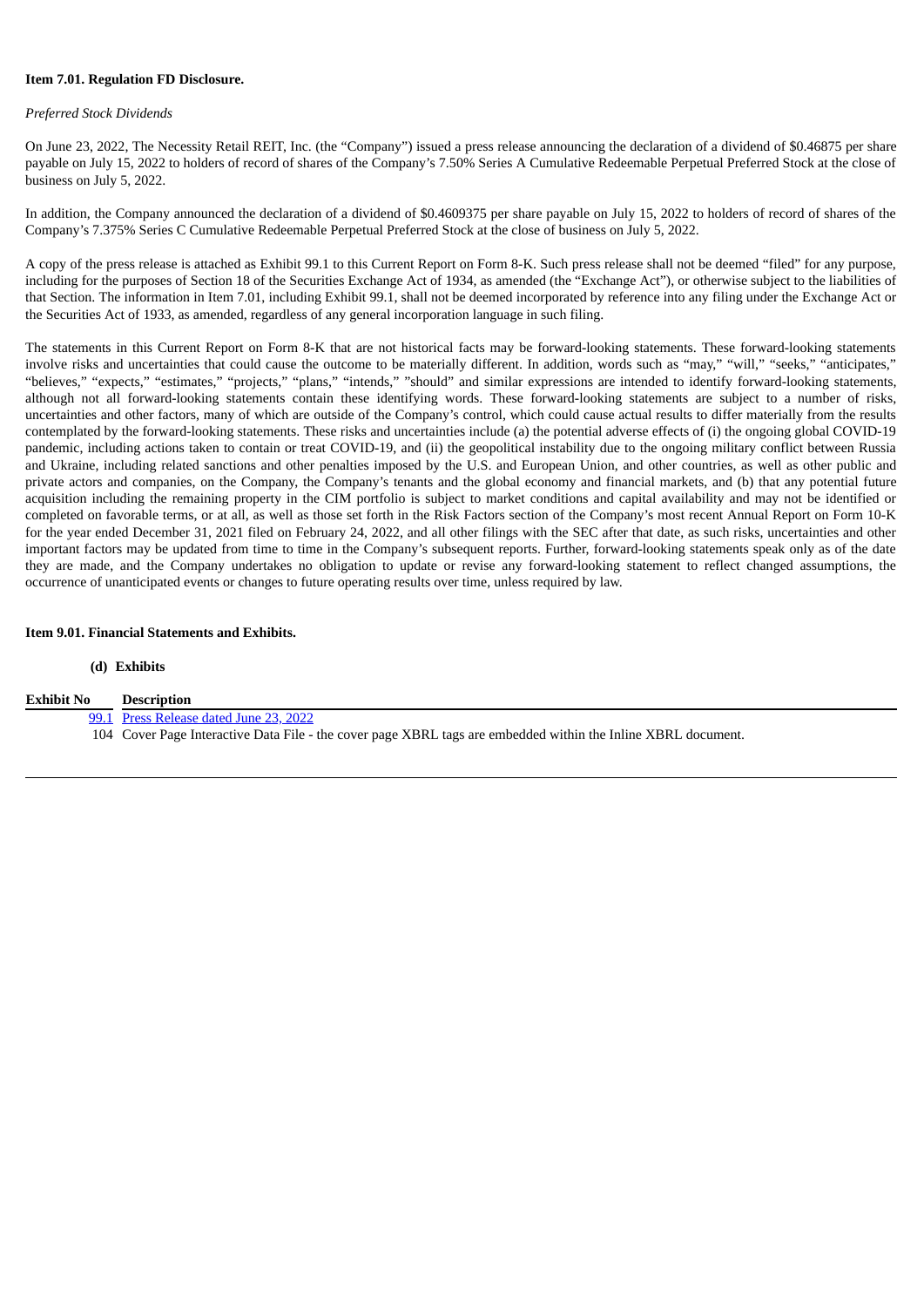# **SIGNATURES**

Pursuant to the requirements of the Securities Exchange Act of 1934, as amended, the registrant has duly caused this report to be signed on its behalf by the undersigned thereunto duly authorized.

# **THE NECESSITY RETAIL REIT, INC.**

Date: June 23, 2022 By: /s/ Edward M. Weil, Jr.

Edward M. Weil, Jr. *Chief Executive Officer and President*